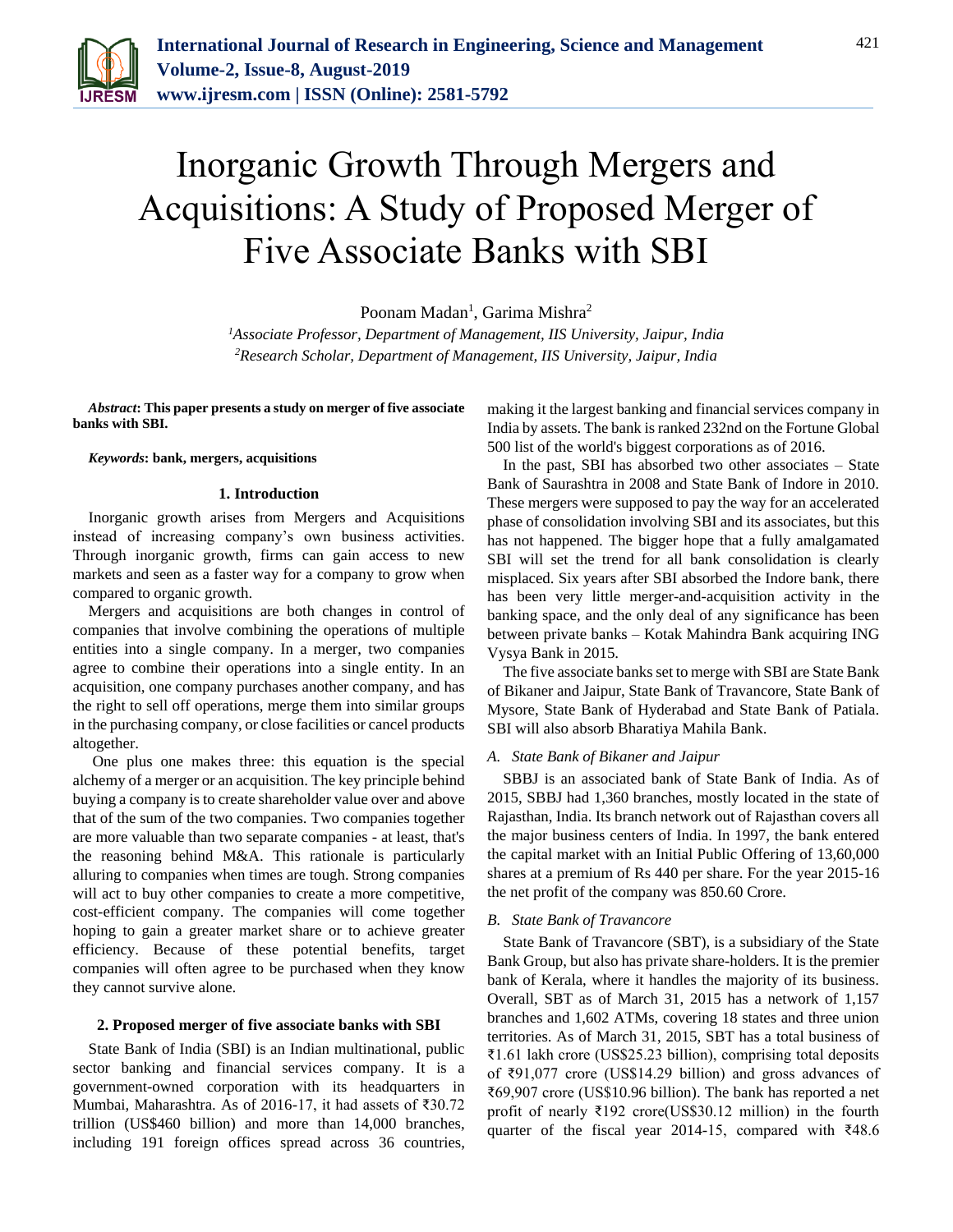

crore(US\$7.62 million) a year ago, registering a growth of 295%. For the full fiscal year 2014-15, profit came in at ₹336 crore, against ₹304 crore a year ago.

# *C. State Bank of Mysore*

State Bank of Mysore is a nationalized bank in India, with headquarters at Bangalore. It is one of the five associate banks of State Bank of India. State Bank of Mysore was established in the year 1913 as The Bank of Mysore Ltd. under the patronage of Maharaja Krishna Raja Wadiyar IV, at the instance of the banking committee headed by the great Engineer-Statesman, Bharat Ratna Sir M. Visvesvaraya. During 1953, "Mysore Bank" was appointed as an agent of Reserve Bank of India to undertake Government business and treasury operations, and in March 1960, it became a subsidiary of the State Bank of India under the State Bank of India (subsidiary Banks) Act 1959. Now the bank is an Associate Bank under State Bank Group and the State Bank of India holds 92.33% of shares. The Bank's shares are listed in Bangalore, Chennai, and Mumbai stock exchanges. This bank has 976 branches and 10627 employees (June 2014) and the Bank has 772 branches (79%) in Karnataka State. The bank has regional offices in Bangalore, Mysore, Mangalore, Mandya, Hassan, Shivamogga, Davangere, Ballari, Tumakuru, Kolar, Chennai, Coimbatore, Hyderabad, Mumbai and New Delhi. The bank's turnover in the year 2013-2014 was around US\$19 Billion and Profit about US\$46 Million. The Bank has a record of uninterrupted profits since 1913 and has declared dividend every year since 1913.

## *D. State Bank of Hyderabad*

State Bank of Hyderabad is a nationalized bank in India, with headquarters at Hyderabad, Telangana. It is one of the five associate banks of State Bank of India and is one of the scheduled banks in India. It was founded in 1941 as Hyderabad State Bank. Since 1956 it has been a subsidiary of State Bank of India and is now State Bank of India's largest associate bank. The Bank's head office is situated at Gun foundry Area, Hyderabad, India. SBH has over 2,000 branches and about 18,000 employees. The Bank's business has crossed Rs. 2.4 trillion as on 31.12.2015 with a net profit of Rs. 8.12 billion. The bank has performed well in the past decades, winning several awards for its banking practices.

# *E. State Bank of Patiala*

State Bank of Patiala, founded in 1917, is associate bank of the State Bank Group. Presently, State Bank of Patiala has a network of 1445 service outlets, including 1314 branches, in all major cities of India.

## **3. Objectives of the study**

- To investigate the pros and cons of the decision of merging of five associate banks with SBI.
- To identify the issues generated with the proposed merger.
- To analyze future growth prospects of SBI with the merger

decision.

- To analyze the benefits sought by associated banks with the merger.
- To find out the major challenges of integration.

## **4. Methodology**

The study is descriptive in nature and only secondary sources of data collection have been used for collecting the data. The data has been generated from research papers, news articles and web sources.

#### **5. Literature review**

Under this study the researcher reviewed research papers for the purpose of having an insight into the work related to Merger and Acquisitions (M&A) with special reference to SBI proposed merger with its associate banks. After going through the available relevant literature on M&A, it was found that most of the work done highlightened the impact of M&A on different aspects of the banks. A bank can achieve growth both through organic and inorganic routes. Through organic route growth may be achieved by expanding its operation or by establishing new units, and inorganic growth may be in the form of Merger and Acquisitions (M&A), Takeover, Joint venture, Amalgamation etc. Many studies have investigated the various reasons for Merger and Acquisitions (M&A) to take place, just to look the effects of Merger and Acquisitions on Indian financial services sector.

Anand Manoj & Singh Jagandeep (2008) studied the impact of merger announcements of five banks in the Indian Banking Sector on the share holder bank. These mergers were the Times Bank merged with the HDFC Bank, the Bank of Madurai with the ICICI Bank, the ICICI Ltd with the ICICI Bank, the Global Trust Bank merged with the Oriental Bank of commerce and the Bank of Punjab merged with the centurion Bank. The announcement of merger of Bank had positive and significant impact on share holder's wealth.

Mehta Jay & Kakani Ram Kumar (2006) stated that there were multiple reasons for Merger and Acquisitions in the Indian Banking Sector and still contains to capture the interest of a research and it simply because of after the strict control regulations had led to a wave of merger and Acquisitions in the Banking industry and states many reason for merger in the Indian Banking sector. While a fragmented Indian banking structure may be very well beneficial to the customer because of competition in banks, but at the same time not to the level of global Banking Industry, and concluded that merger and Acquisition is an imperative for the state to create few large Banks.

Aparna.T (2002) in her article highlighted that the SBI is the largest and oldest service sector bank of India. Due to greater competitive pressures and changes in Indian economy it has felt the need to revitalize and restructure itself. SBI is planning for technology upgradation. In order to increase its income it has shifted its focus from traditional banking to retail finance and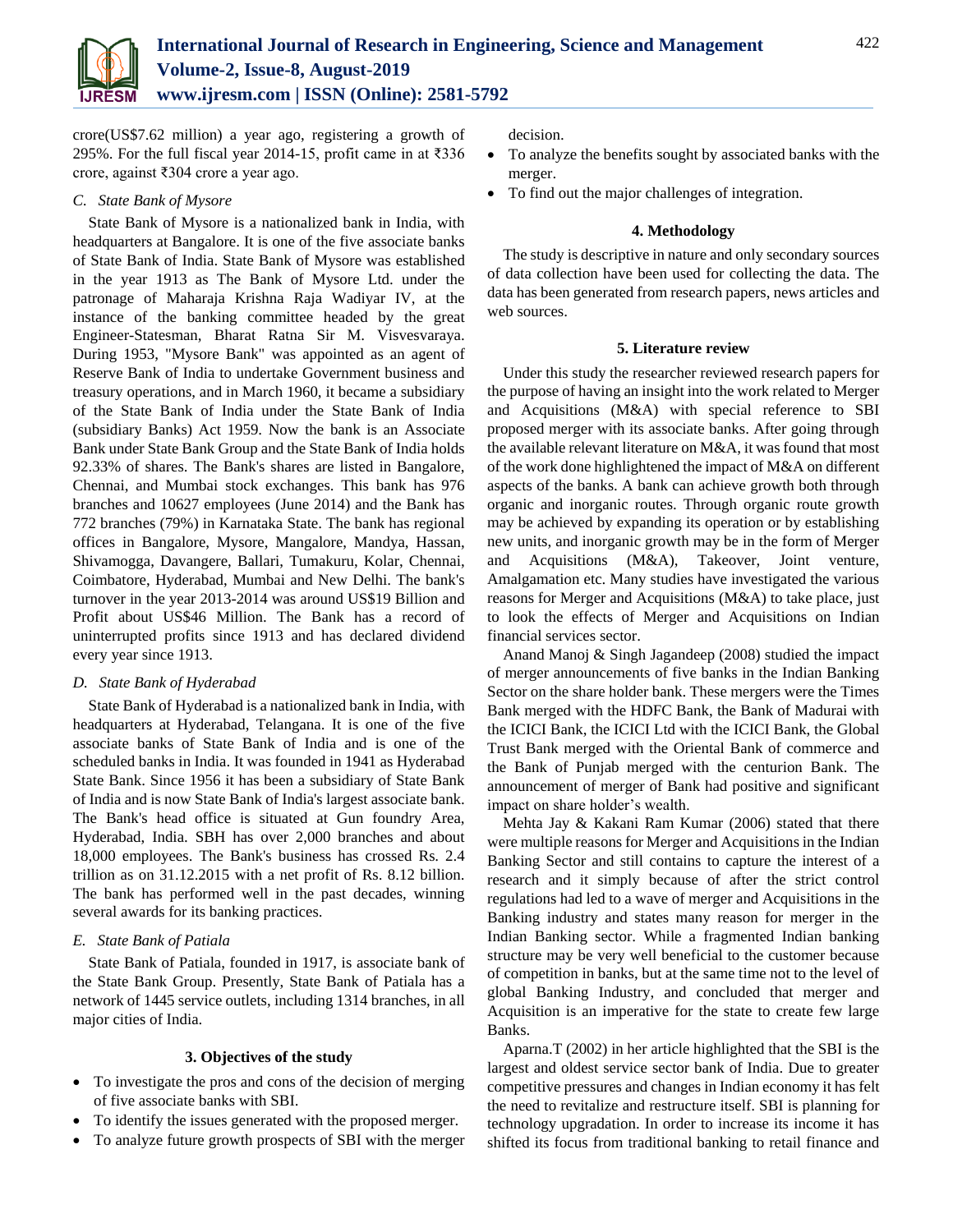

housing finance. It is State Bank of India and its associates that have developed banking habit it the country. The financial performance of banks has been satisfactory over a period of time. Total income, operating profit and net interest income showed arising trends. SBI has the largest holdings of government securities. SBI has computerized 80% of its business operations and the highest number of ATMs in the country. Housing finance is the new thrust of SBI. SBI targeted to bring down its NPAs. SBI should continue its revitalizing and reorienting process so that it can help its flag.

Sinha Pankaj & Gupta Sushant (2011) studied a pre and post analysis of firms and concluded that it had positive effect as their profitability, in most of the cases deteriorated liquidity. After the period of few years of Merger and Acquisitions (M&A) it came to the point that companies may have been able to leverage the synergies arising out of the merger and Acquisition that have not been able to manage their liquidity. Study showed the comparison of pre and post analysis of the firms. It also indicated the positive effects on the basis of some financial parameter like Earnings before Interest and Tax (EBIT), Return on share holder funds, Profit margin, Interest Coverage, Current Ratio and Cost Efficiency etc.

# **6. Research gap**

Although a lot of work is carried out on the evaluation of the impact of M&A in the banking sector in India. But every little work has been carried out to evaluate the specific impact of proposed merger of five associate banks with SBI. This study is an attempt to critically analyze the decisions taken by State Bank of India (SBI) about the merger of 5 associate banks. The study examines the benefits reaped and challenges faced by State Bank of India due to spate of mergers. It is an attempt to analyze the challenges of integration. It focuses on the issues generated which have directly or indirectly affected the SBI.

# **7. Key issues and challenges of proposed merger**

- It would be unwise to view such an issue only through the narrow prism of balance sheets and alleged synergies; like many developments in the financial sector, the merger of the five associate banks with SBI ought to be viewed through the proper perspective – there are positive developments but also some major negatives that must not to be glossed over.
- With this merger, it is expected that bank management will bear some critical challenges related to Staff Integration and rationalization of branches. Several employee unions are against the merger. they are unsecured of technical glitches which can be a roadblock in their operations/
- The five banks set to merge with SBI may turn out to be an expensive affair. The cost of merging the associates would outweigh the benefits in the short term as the bad loans mount at units. SBI was expected to bear Rs 3500 crore on account of harmonization of employee pension plans when it merges the associate banks with it. India's largest lender is expected to complete the merger of associate banks with

itself by 2017. The pension obligations may be higher than earlier estimates while the doubling of NPA ratios in associate banks over the last few quarters would add further strain on the parent after merger with poorer asset quality.

- Gross NPAs at SBI's subsidiaries have more than doubled to 13.2% as on September end from 6% in March, as associates have been aligning their bad loan recognition norms in line with the parent. This translates to a 23% rise in SBI's consolidated NPAs just from the associates. "We therefore continue to believe that the initial financial impact of the merger will be negative on SBI and material synergy benefits may only accrue over long term.
- Some of the teething troubles encountered during the first two mergers in the SBI group with State bank of Saurashtra in 2008 and State bank of Indore in 2010 have not yet been fully ironed out. For instance, the merger of the Saurashtra and Indore banks with SBI proved to be so expensive that a former chairperson of the bank went on record to say that it would not be prudent to merge more than one associate bank during a financial year.
- But harnessing these post-merger benefits will not be an easy task. For one, the associate banks will not come into the SBI fold with clean balance sheets; the five banks have a higher share of restructured loans than SBI, while the levels of their non-performing assets are comparable. There will also be common borrowers, which will bring with it its own set of problems.
- Another biggest challenge for the new entity will relate to human resources issues. The combined strength of all associate bank employees is estimated at around 70,000, or a third of SBI's 2,10,000 -strong personnel. The problem of integrating the staff is likely to be cumbersome. There are bound to be questions over seniority and given the public sector character of the banks, the courts might intervene. Pension liabilities will also surge. But with time and the cooperation of staff unions these issues can be overcome. But if you look at the other side it might not be beneficiary for the employees because factors like experience, promotions, and hikes come into picture. Now currently SBI is dwelled with lots of debts in terms of non-performing asserts whereas banks like SBH, SBP are in profits. So, there will be an extra burden on these child banks if the amalgamation takes place.
- There is no evidence that a merger today will be any less expensive than those in the past. Yet, the government has thought it fit to nudge SBI and the five associate banks to merge, a process likely to be completed during the current financial year.

## **8. Benefits of the proposed merger**

 Despite some issues, there are undeniable benefits from mergers within the SBI group. The avowed aim is to take SBI, already India's largest bank, into the league of the world's biggest banks. At present, no Indian bank figures in